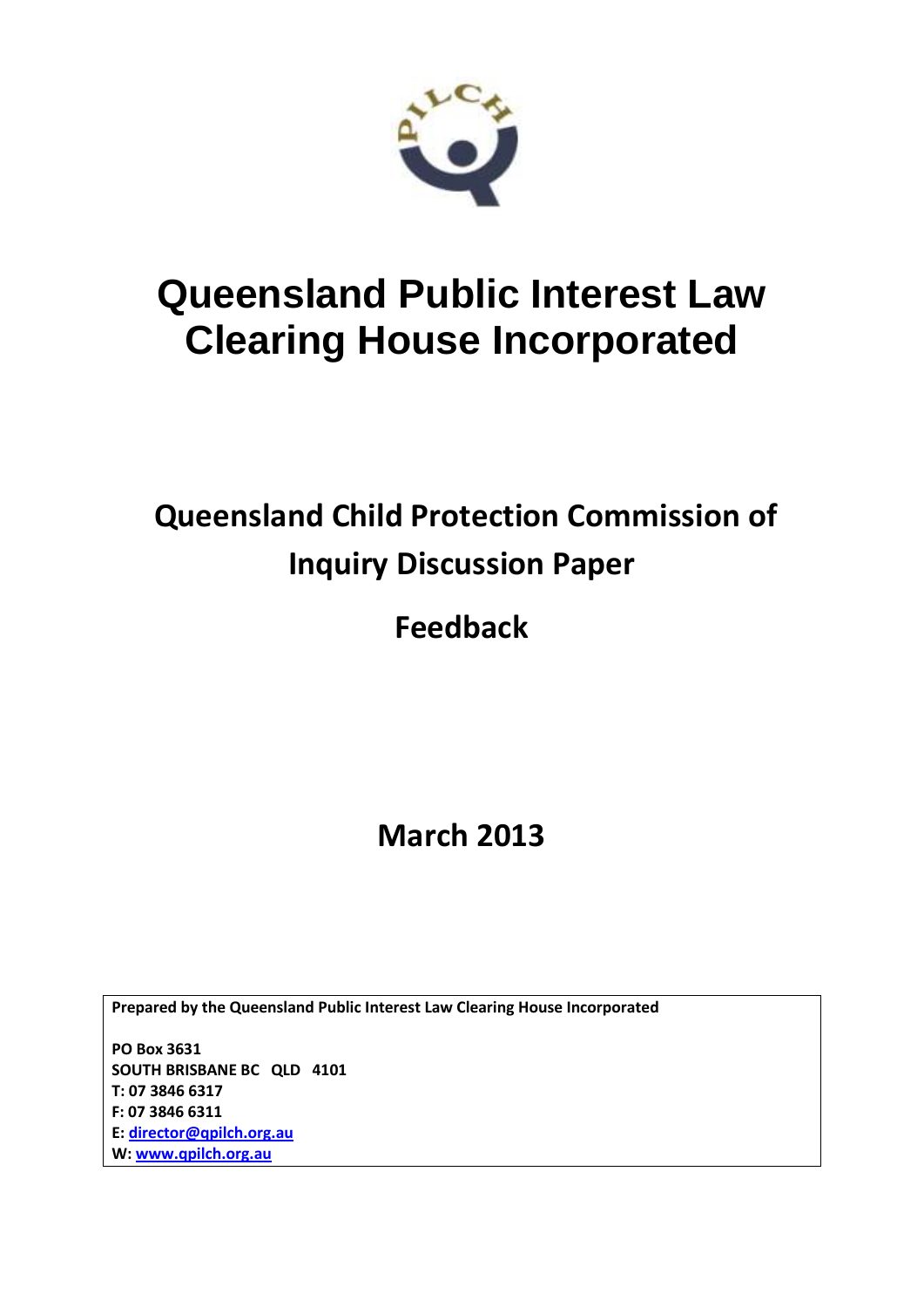## **INTRODUCTION**

The Queensland Public Interest Law Clearing House Incorporated (**QPILCH**) coordinates pro bono resources to provide legal services to people experiencing disadvantage in civil law matters.

Two QPILCH services made a combined submission $^1$  to the Queensland Child Protection Commission of Inquiry (**the Commission**):

- The **Self Representation Service**<sup>2</sup> offers assistance to people representing themselves in the Queensland Civil and Administrative Tribunal (**QCAT**) in a variety of areas within QCAT's jurisdiction, including child protection; and
- The **Homeless Persons' Legal Clinic** (**HPLC**) 3 is a partnership between QPILCH and private law firms to deliver the only targeted civil legal services to Queenslanders experiencing homelessness.

QPILCH will respond to questions in the Queensland Child Protection Commission of Inquiry Discussion Paper, <sup>4</sup> which echo the ambit of our submission to the Commission.

We support the Commissioner's assessment that there is a "yawning gap" between what the child protection system should be doing and what it actually does. We also share the Commissioner's concern at the failure of the current system to give preference to early intervention, to support and provide assistance for the family before and after a notification, and to adequately prepare children in care for the transition to independence.<sup>5</sup>

We note the Commission's general acknowledgment that more services to prevent families and children requiring a tertiary response are required.<sup>6</sup>

1

 $1$  Submission of the Queensland Public Interest Law Clearing House Incorporated to the Queensland Child Protection Commission of Inquiry (**QPILCH Submission**) (September 2012) available from: [http://www.qpilch.org.au/\\_dbase\\_upl/QPILCH\\_submission\\_to\\_Child\\_Protection\\_Inquiry\\_2012.pdf.](http://www.qpilch.org.au/_dbase_upl/QPILCH_submission_to_Child_Protection_Inquiry_2012.pdf)

 $2$  The Self Representation Service provides discrete task assistance to people during 1 hour appointments staffed by pro bono lawyers. Assistance is provided to people throughout the progress of their proceeding, to help them understand the law, the rights and perspectives of the other party, observe tribunal rules and procedures, and to present their case in the best possible manner.

 $3$  By coordinating over 300 pro bono lawyers from 23 law firms, the HPLC currently operates outreach legal clinics at 14 community organisations. HPLC pro bono lawyers substantively assist people experiencing homelessness with their legal issues, such as unlawful debts, unlawful evictions and support in the criminal justice system. Left unaddressed, these issues make it difficult for clients to attain sustainable housing and exit homelessness. See [www.qpilch.org.au](http://www.qpilch.org.au/) for further details.

<sup>4</sup> Discussion Paper of the Queensland Child Protection Commission of Inquiry (**Discussion Paper**) (February 2013) available from:

http://www.childprotectioninquiry.qld.gov.au/ data/assets/pdf file/0009/175248/QCPCI Discussion paper. [pdf](http://www.childprotectioninquiry.qld.gov.au/__data/assets/pdf_file/0009/175248/QCPCI_Discussion_paper.pdf) (accessed 4 March 2013).

<sup>&</sup>lt;sup>5</sup> Discussion Paper at xiii.

<sup>&</sup>lt;sup>6</sup> Discussion Paper at 102.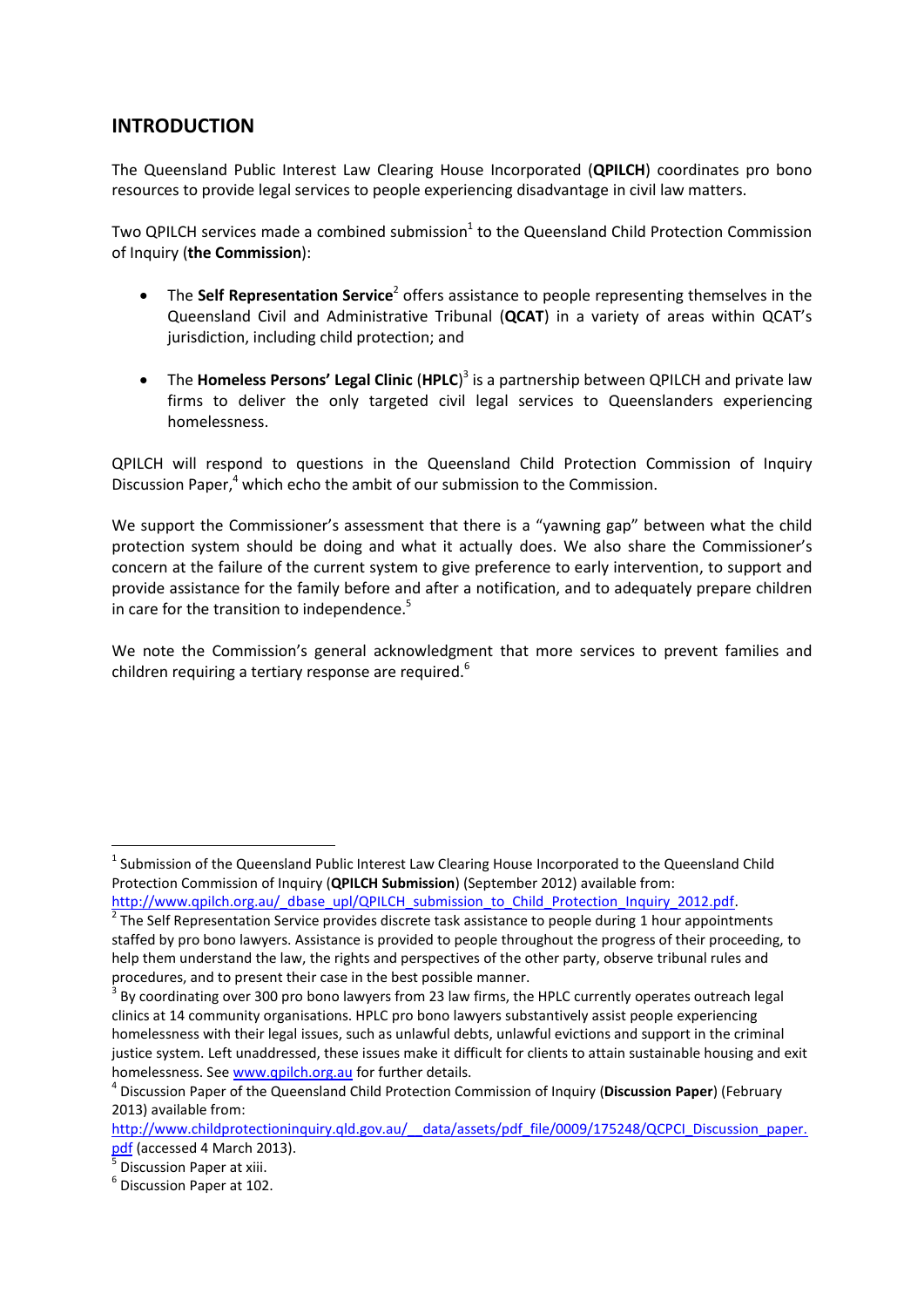## **RESPONSE TO DISCUSSION PAPER**

*Question 6: How could we improve the system's response to frequently encountered families?*

*AND*

*Question 7: Is there any scope for uncooperative or repeat service users of tertiary services to be compelled to attend a support program as a precondition to keeping their child at home?*

The Discussion Paper notes the evidence that high-level service users are more likely to have mental health problems, a history of child abuse and neglect, a criminal history, substance abuse problems and family violence.<sup>7</sup>

The HPLC confirms our evidence of the equivalent demographics of repeat service-user groups and of families with complex needs that access homelessness services,<sup>8</sup> and of the need to look to bestpractice in homelessness services as being relevant in the child protection domain.

The child protection system's response to repeat service users could be improved by adopting our recommendation that family support which reflects the characteristics of disadvantage be given a priority. We note that our submission also described the characteristics of this support. Our submission offered evidence of successful outcomes where family services are able to address underlying trauma, work intensively and non-institutionally across a number of issues.<sup>9</sup>

Questions of compelling repeat service users to attend support programs can only be addressed when appropriate services of the kind described in our submission are in fact available; that is, accessible, persistent, integrated and intensive services. A family's non-compliance, nonengagement and capacity to change must be seen in context.

*Question 19: In an environment of competing fiscal demand on all government agencies, how can support to young people leaving care be improved?*

The HPLC is an example of providing services to disadvantaged clients by effectively harnessing the resources of the private sector. Operating since 2002, the HPLC currently coordinates over 300 pro bono lawyers from 23 law firms to provide outreach legal clinics at 14 community organisations throughout Queensland. HPLC pro bono lawyers assist and represent over 550 new homeless clients each year with matters such as debts, evictions and support in the criminal justice system.

An annual government investment of less than \$300,000 releases over \$2.6 million of legal services and support through the HPLC into the community sector. The key to the success of the HPLC is the independent coordination of the pro bono contribution of the firms. Even though QPILCH considers that providing legal services to those experiencing disadvantage is the responsibility of government, the decrease in resources of Legal Aid and the Community Legal sector has prompted the heightened need for the HPLC.

**.** 

<sup>7</sup> Discussion Paper at para 4.2.2.

<sup>&</sup>lt;sup>8</sup> QPILCH Submission at 7.

<sup>&</sup>lt;sup>9</sup> QPILCH Submission at 9.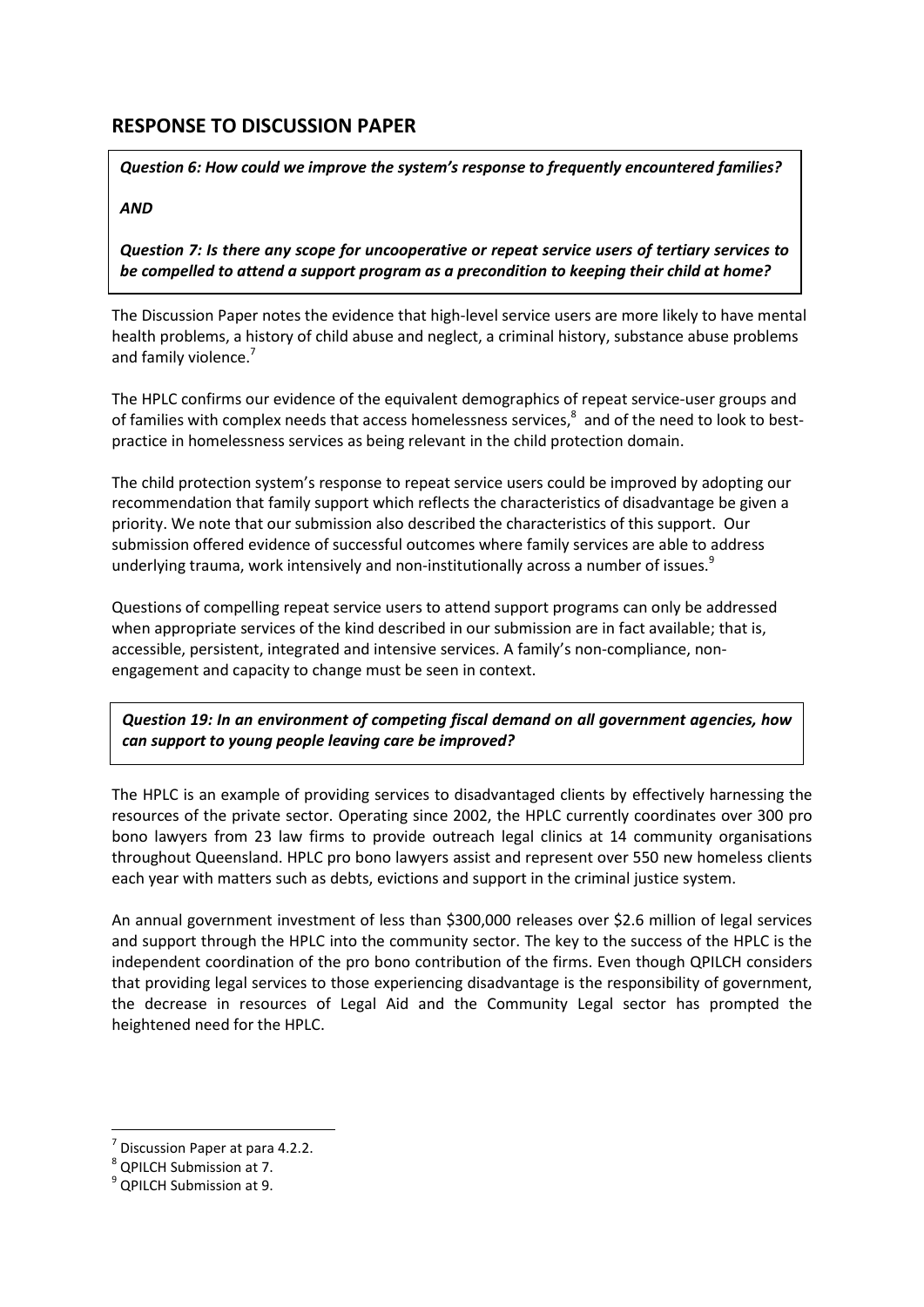HPLC pro bono lawyers have recently shared their involvement in child protection matters, as follows:

*I did some work for a homeless woman who was very stressed and a recovering addict. The state was applying for a guardianship order for her son, and she couldn't get a legal aid grant for representation. We attended a long advice appointment at Legal Aid Queensland with her and then supported her at the Children's Court to consent to the order, which she now fully understood. Over a year later, I was playing with colleagues in a touch team and she was in the opposition team. She recognised me and thanked me. She saw our support as crucial to her recovery, and had gone a long way to putting her life back on track.*

*I helped a lady who needed housing. Her children were in state care because she couldn't get permanent housing due to significant debts and a poor rental history. There was no immediate remedy, but we developed a 5-step plan to get her back on the Department of Housing radar, and helped her to complete a number of the steps. Her ultimate goal was to be reunited with her children, and housing was the main part of that.*

With adequate coordination funding, similar services may be available in other professional spheres, which could provide assistance to young people transitioning from care.

As a result of the research by the HPLC into the correlation between the child protection and homelessness systems, and our experience addressing the legal needs of disadvantaged populations, the HPLC has designed a legal service to meet the specific needs of young people leaving care.

Trained pro bono lawyers will discuss the "legal menu" with young people in a non-threatening environment, offer direct casework to address civil law issues which adversely impact this demographic, such as debt, accommodation disputes and adverse administrative and third party decisions, as well as facilitating supportive referrals for criminal matters and community support. The lawyers will proactively connect with the young person throughout their transition to independence, with the expectation that the "pod" of lawyers will be a consistent contact point for the client for 3-5 years.

The HPLC is currently seeking funding for the project, and confirms that services tailored to provide coverage for young people leaving care are a cost-effective response to the vulnerability of this group.<sup>10</sup> We also confirm that our submission identified the proven effectiveness of ensuring access to appropriate housing for this cohort.<sup>11</sup>

The Commission had already noted the long-term savings that can be expected from investing in adequate services to support young people leaving care, $12$  and the fiscal demand on government must be assessed with this in mind.

We further submit that Community Legal Centres are a cost effective part of the infrastructure of justice. Community Legal Centres involved in assisting people before QCAT, including QPILCH's Self Representation Service, should be strengthened to assist people who cannot afford a lawyer. Services that specialise in this issue and this jurisdiction can be particularly effective.

**.** 

<sup>&</sup>lt;sup>10</sup> QPILCH Submission at 16.

<sup>&</sup>lt;sup>11</sup> QPILCH Submission at 15.

<sup>&</sup>lt;sup>12</sup> Discussion Paper at para 6.1.2.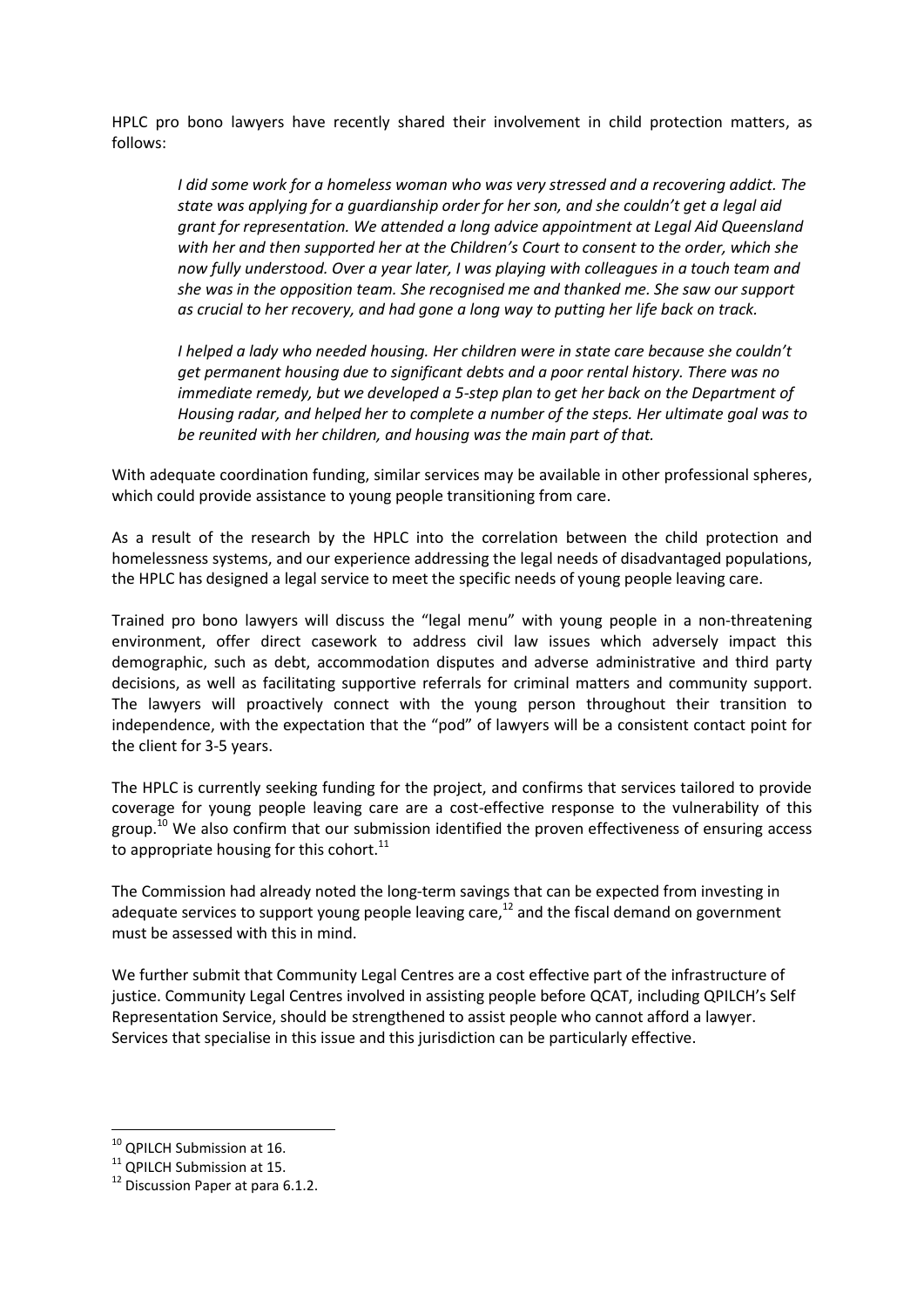*Question 32: Are the department's oversight mechanisms -…complaints handling – sufficient and robust to provide accountability and public confidence? If not, why not?*

In our submission, the Self Representation Service at QCAT questioned the utility of internal review mechanisms, as, in its experience, these processes have not always provided opportunities for meaningful consultation. 13

The Self Representation Service is concerned that the inadequacy of these processes causes people aggrieved by Department decisions to bypass the processes all together and commence proceedings in QCAT, involving significant and unnecessary resources for all stakeholders. In this regard, the Self Representation Service holds a related concern that the law must make it clear that pursuit of an internal review does not preclude the aggrieved person from later pursuing external review in QCAT.<sup>14</sup>

We confirm our recommendation that the internal review mechanisms of the Department be reviewed to increase their use and effectiveness, so that more concerns are resolved without recourse to OCAT.<sup>15</sup>

*Question 41: What, if any, changes should be made to the family group meeting process to ensure that it is an effective mechanism for encouraging children, young people and families to participate in decision-making?*

The HPLC confirms our recommendation that the essential elements of the family group meeting process should be implemented at all such meetings, according to the model still utilised by Logan Youth and Family Services. These essential elements are as follows:

- 1. Independent and impartial convenor;
- 2. Relevant family members involved in process; and
- 3. Adequate and resourced "family time".<sup>16</sup>

Although these essential elements are more resource intensive, we submit that the outcomes of effectively implemented family group meetings ultimately represent cost-savings.

*Question 43: What, if any, changes should be made to the compulsory conference process to ensure that it is an effective dispute resolution process in Queensland Civil and Administrative Tribunal proceedings?*

We submit the compulsory conference process will be more effective when the QCAT process as a whole is more robust. The Self Representation Service is concerned that:

- Children do not appear to be aware of their right to seek review of Department decisions, or of what that process is and where they can obtain assistance;
- Separate representatives for children are not appointed, even where the need is clear; and

**.** 

<sup>&</sup>lt;sup>13</sup> QPILCH Submission at 20.

<sup>&</sup>lt;sup>14</sup> QPILCH Submission at 20.

<sup>&</sup>lt;sup>15</sup> QPILCH Submission at 20.

<sup>&</sup>lt;sup>16</sup> OPILCH Submission at 18.